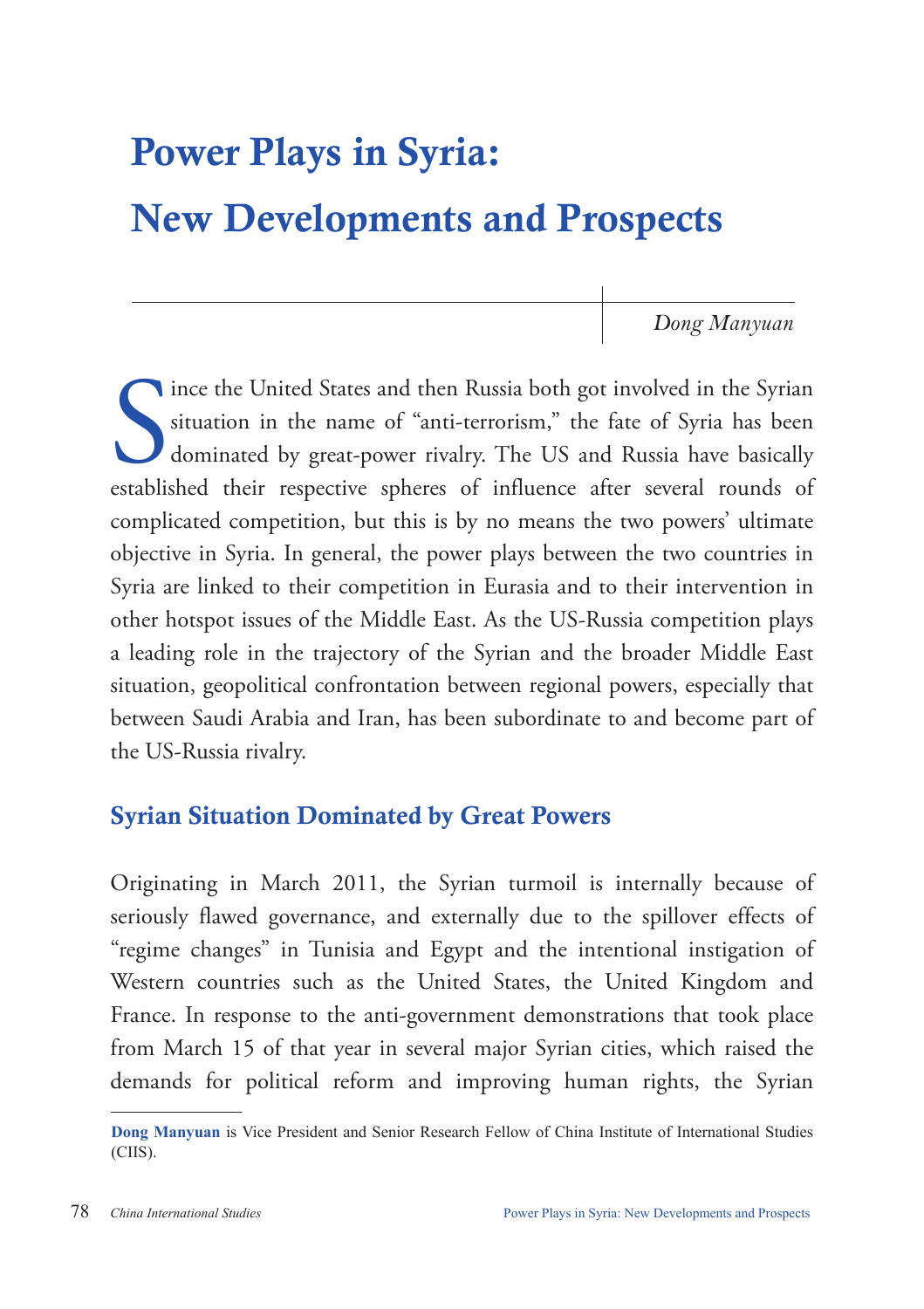authorities arrested more than 3,000 people. However, the government's hardline approach failed to quell anti-government activities, instead driving the street movements into armed resistance. From April on, the Muslim Brotherhood, the Kurds and the Druze launched guerrilla warfare against government forces in the northern region, which caused casualties among the military and police and forced the government to strengthen suppression under the banner of "combating terrorism." The government's military operations led to the exodus of large numbers of people into Turkey, Jordan and Lebanon. In this context, Western countries began to openly interfere in Syria's internal affairs. The leaders of the US and European countries repeatedly accused the Syrian President Bashar al-Assad of "suppressing democratic movements" and demanded his stepping down. The US and European countries also launched a series of sanctions against Syria and promoted the adoption of a motion at the UN Human Rights Council, which condemned the Syrian government and was co-sponsored by 15 countries. Saudi Arabia, Turkey, the United Arab Emirates and Qatar also joined the West in urging Bashar to step down, while asking the Arab League to expel Syria. Such international and regional pressure greatly encouraged the Syrian opposition, and strengthened their determination to overthrow Bashar with outside support. In July 2011, a group of mutinous officers and soldiers headed by Colonel Riad al-Asaad founded the "Free Syrian Army," a move which became the prelude to the Syrian war.

From the establishment of the Free Syrian Army until September 2014, the Syrian war was mainly a "proxy war." That is, the United States, Europe, Saudi Arabia, Turkey and Qatar provided funds, weapons, equipment and personnel training to the Syrian opposition, while the latter relied on external support to fight government forces with the goal of overthrowing the Bashar regime. In the meantime, countries like Russia and Iran provided full support for the Syrian government with the goal of preventing Bashar from being overthrown.

The "proxy war" in Syria not only caused people to be homeless, but also provided opportunities for the rise of terrorism. Since June 2014, the Islamic State (ISIS) has seized territories in Syria and Iraq, and expanded to the Sinai Peninsula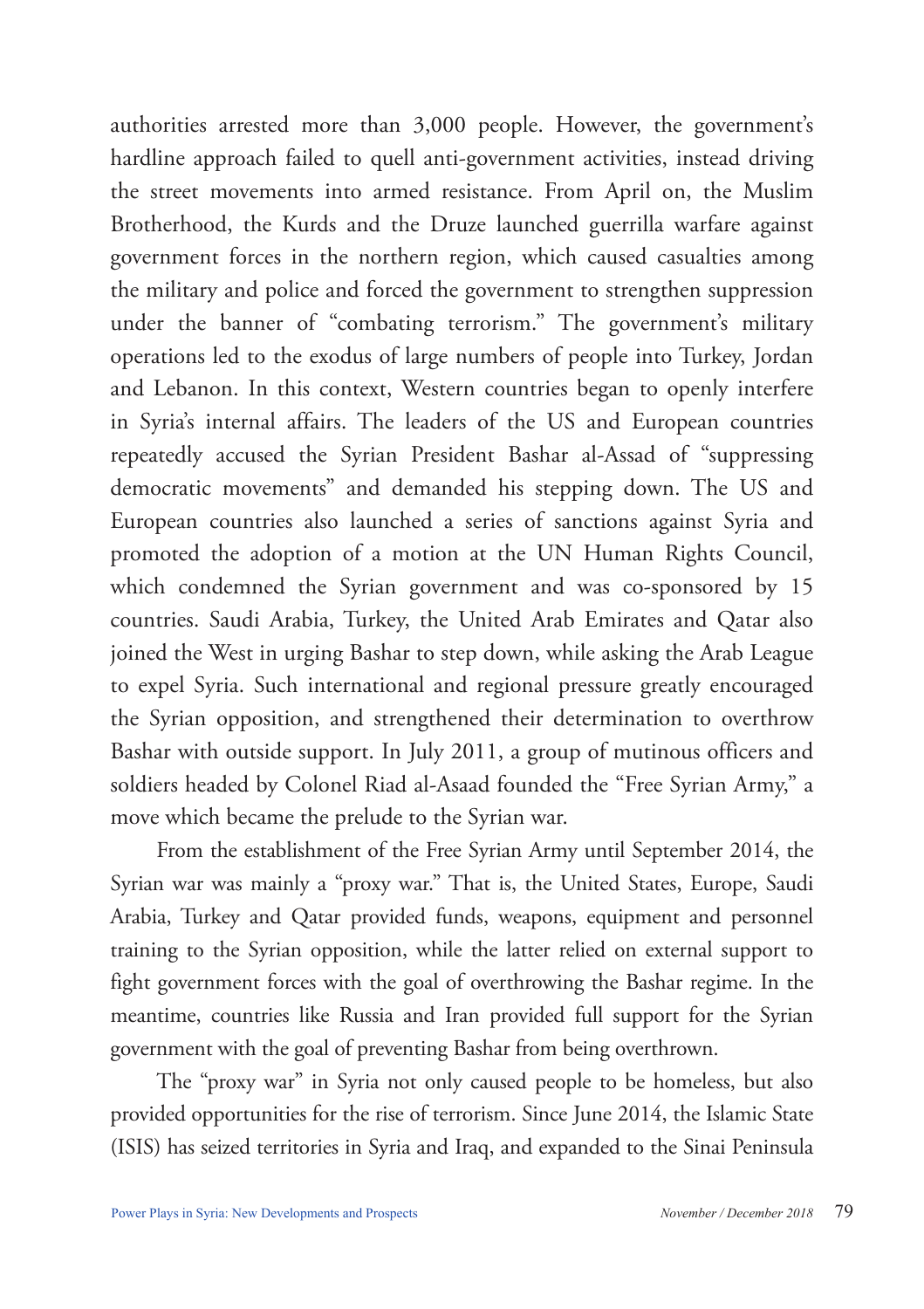of Egypt and the Arabian Peninsula. The sudden emergence of ISIS has not only disrupted the process of the "proxy war" and threatened the ruling status of the Iraqi central government, but has also posed a real threat to the national security of US allies such as Israel, Saudi Arabia, Egypt, and Jordan.

In this situation, the United States had to raise the banner of "antiterrorism." Since September 2014, it has launched air strikes against ISIS targets in Syria and Iraq. Only after 2017, when ISIS collapsed in the main battlefields of Syria and Iraq, have US air strikes become sporadic. At the end of 2015, the US military sent 50 troops of Special Forces to northern Syria, trying to establish military presence in the country. In 2016, hundreds more of US troops were deployed to Syria. After Donald Trump took office, the number of US troops stationed in Syria rose to more than 1,000.<sup>1</sup> By supporting the Kurdish Democratic Political Union and its Popular Protection Units and Women's Protection Units, and by relying on the "Democratic Federation of Northern Syria" (DFNS) set up by the Kurds, the United States has established its sphere of influence, which was further extended to the Tanf region in the south in 2018.

On September 30, 2015, Russia, "in response to the request of the Syrian government," launched "anti-terrorist operations" in Syria, and carried out air strikes against various anti-government armed forces including ISIS. As of October 2017, ISIS lost its "temporary capital" of Raqqa, while the Russian military launched more than 20,000 air strikes, which turned the battlefield situation favorable to the Syrian government. With the support of Russian air strikes, the Syrian army successively won the battles in Homs, Hama, Jisr al-Shughur and Aleppo, and controlled about 70% of the Syrian territory, fully taking the upper hand in the battlefield. This situation has been maintained to this day. Under the "anti-terrorism" banner, Russia and the Syrian government signed an agreement on the long-term use of the Tartus military port and the Khmeimim Air Base. The Russians not only stationed sea and air forces in Syria, but also sent ground forces there. Russian military advisers directly participated in battlefield command of the Syrian army.

<sup>1</sup> "Why the Trump Administration Is Sending More Troops to Syria," PBS, March 23, 2017, https://www. pbs.org/newshour/show/trump-administration-sending-troops-syria.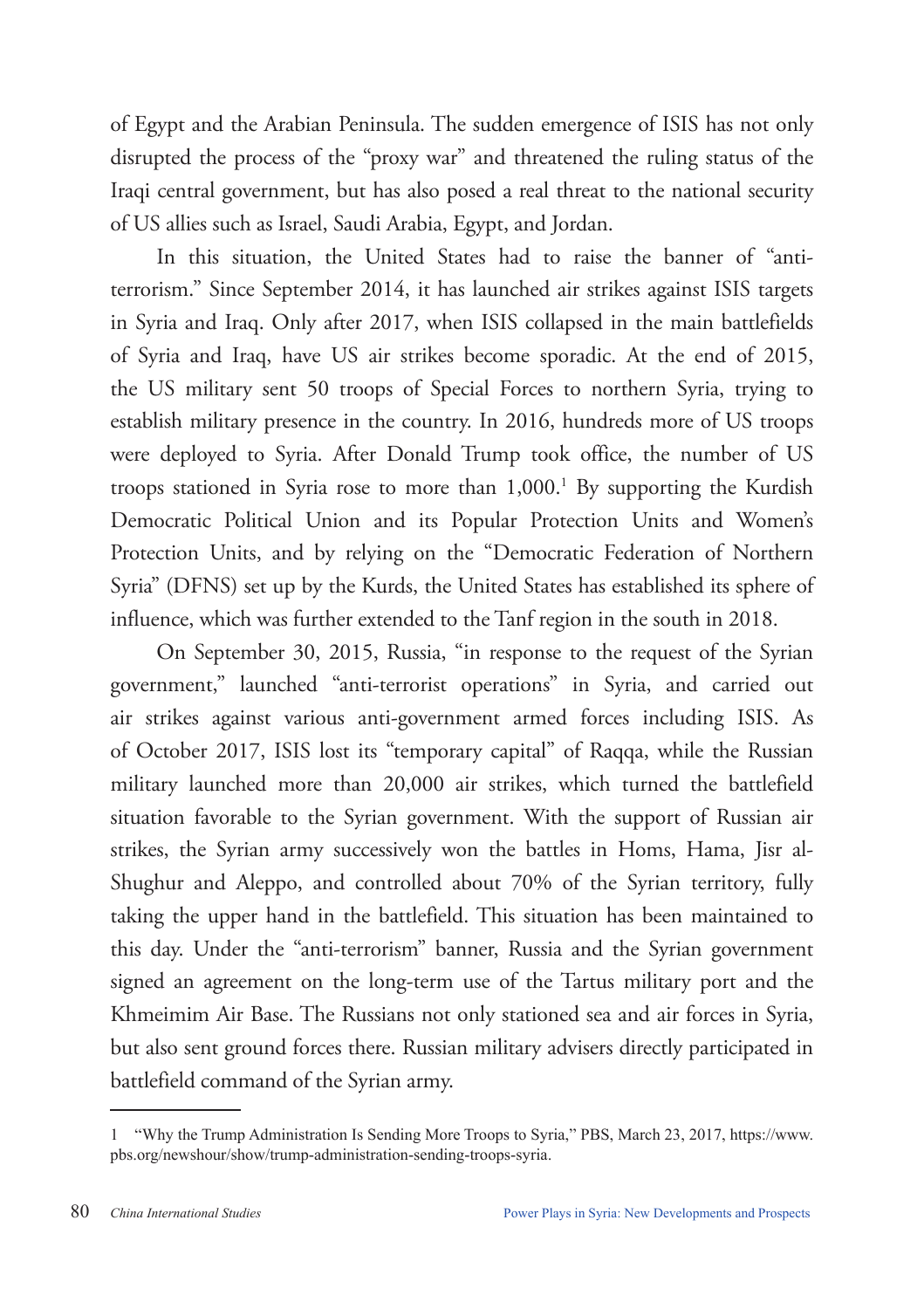The evolution of the Syrian "proxy war" shows that the rise of ISIS in June 2014 was a turning point, when the "proxy war" was transformed into a conflict where the two military powers of the US and Russia began to intervene directly and broadly, each delineating their own sphere of influence. With this signature development, Syria's future and destiny has fallen into the hands of great powers, and become an important bargaining chip for great-power transactions.

#### Divided Parties Involved in the Syrian Issue

Occupying an important strategic position in the Middle East, Syria has always been a battleground for global and regional powers. At the same time, there are complex ethnic and sectarian conflicts with spill-over effects, which concerns the interests of all parties inside and outside the Middle East. Since the outbreak of the Syrian chaos in 2011, the major countries and forces involved include the United States, Russia, Saudi Arabia, Iran, Turkey, Qatar, Jordan, Israel, and Hezbollah in Lebanon.

Focusing on the fate of the Bashar regime, the initial two major camps consisted of the US-led and Saudi and Turkey-based "anti-Bashar" camp, which is followed by Qatar and Jordan, and the Russia-led and Iran and Hezbollahsupported "pro-Bashar" camp. In July 2016, after the attempted coup to overthrow Turkish President Recep Tayyip Erdogan, the relationship between Turkey and the US deteriorated sharply, while that between Turkey and Russia rapidly improved. Thus, the original configuration of blocs witnessed a major shift. Turkey accused the US military of being connected with the coup, slammed Washington for its strong support for the Syrian Kurdish armed forces, and demanded the extradition of Fethullah Gülen, a religious leader living in exile in the US, which was rejected by Washington. As a result, Turkey allied with Russia and Iran as a temporary group of interests, which greatly weakened the "anti-Bashar" bloc. At the same time, Erdogan, by successfully frustrating the coup attempt, became the "strong man" in Turkey and the Middle East, which encouraged his impulse to compete with Saudi Arabia for the leadership of the Islamic world. Beginning with his support for the Palestinian cause, Erdogan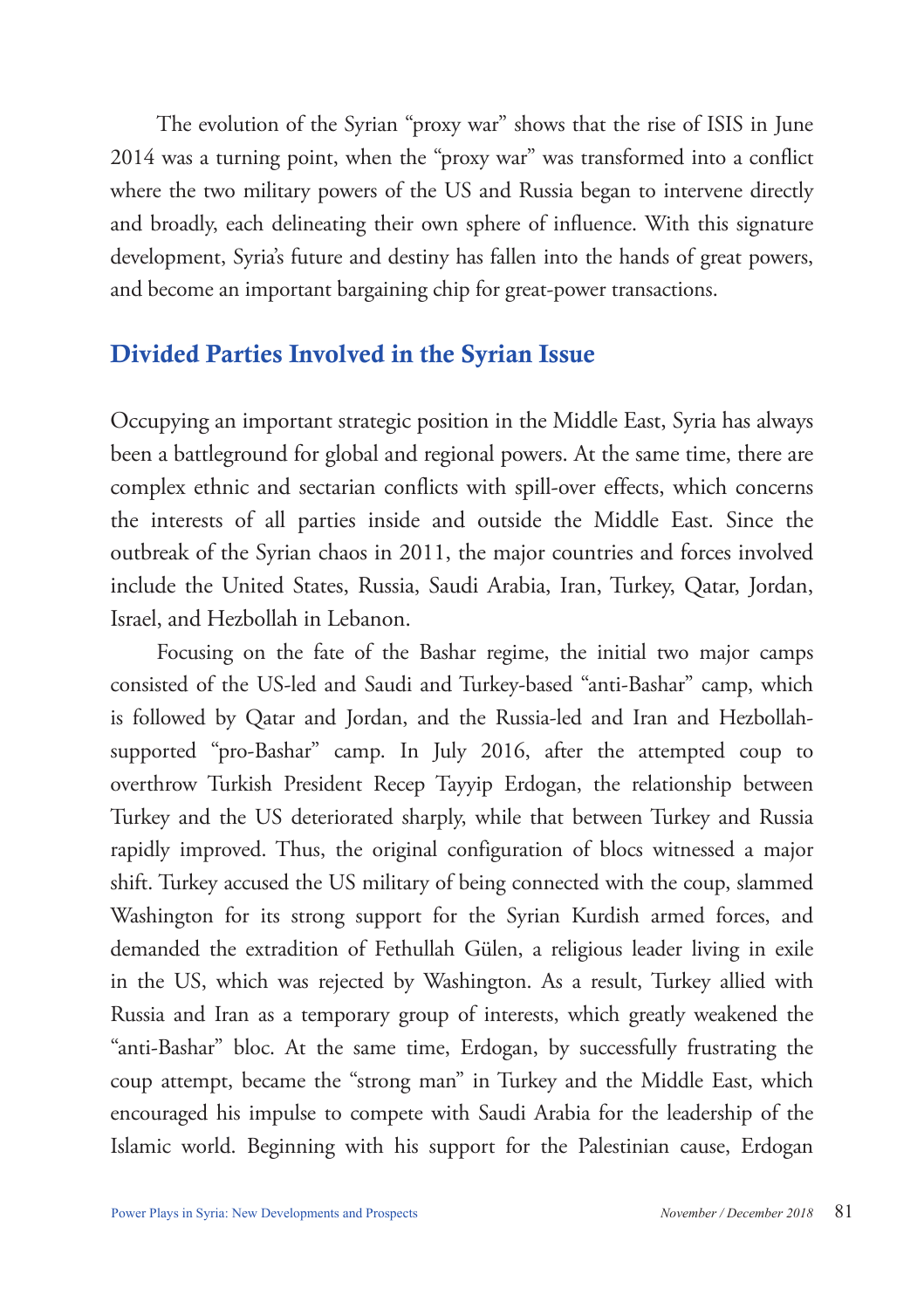joined hands with Iran in the Islamic Cooperation Organization to strongly condemn Israel's suppression of the Palestinian people and the US partiality for Israel,<sup>2</sup> while publicly accusing Saudi Arabia of "betraying the Palestinian cause" and engaging in "dirty collusion with the US and Israel," statements which worsened Turkey's relationships with both Israel and Saudi Arabia.

The dramatic changes in Turkey's Middle East policy have bolstered Iran's resistance to the United States, and consolidated the "Shiite Crescent" with Iran as the pivot, encouraging Tehran to reinforce its military presence in Syria "to fight against terrorism." In addition, the Lebanese Hezbollah's military presence in Syria has been further strengthened as well. This situation has led to Israel's involvement in the Syrian issue. Israel believed that the military presence of Iran and Hezbollah has directly threatened its own security, and therefore they must be driven out of Syria. At first glance, it seems that Israel readily joined the US-led camp, but while the other countries of the camp were insistent on the overthrow of Bashar as their core objective, Israel was not concerned about Bashar's rule and was only focusing on Iran and Hezbollah. On the contrary, Israel believed that it was in its own security interests that the Bashar regime could maintain strong control of the situation and drive the Islamic fundamentalist anti-government forces away from the Syria-Israel border. Although Syria and Israel have not been reconciled, the ceasefire agreement has been strictly observed by Bashar and his predecessor Hafez al-Assad since the end of the Yom Kippur War, and the "cold peace" between the two countries has maintained to this day.

Turkey's shifting stance favored Russia in its competition in Syria with the other regional powers. Since Russia, Turkey and Iran all have profound and irresolvable conflicts with the US, the common interests between the three countries are quite stable. They created the mechanisms of the Astana Process and the Syrian National Dialogue Congress in Sochi in 2017, with the aim of promoting a political solution to the Syrian conflict which is favorable to the three countries. For Russia and Iran, the maintenance of the Bashar regime is the

<sup>2</sup> Stuart Williams, "Turkey's Erdogan Seeks to Lead Muslim Response on Jerusalem," December 9, 2017, https://sg.news.yahoo.com/turkeys-erdogan-seeks-lead-muslim-response-jerusalem-012031309.html; "Erdogan: US Jerusalem Move Puts Region in Ring of Fire," *Al Jazeera*, December 8, 2017, https://www. aljazeera.com/news/2017/12/erdogan-jerusalem-move-puts-region-ring-fire-171207075318262.html.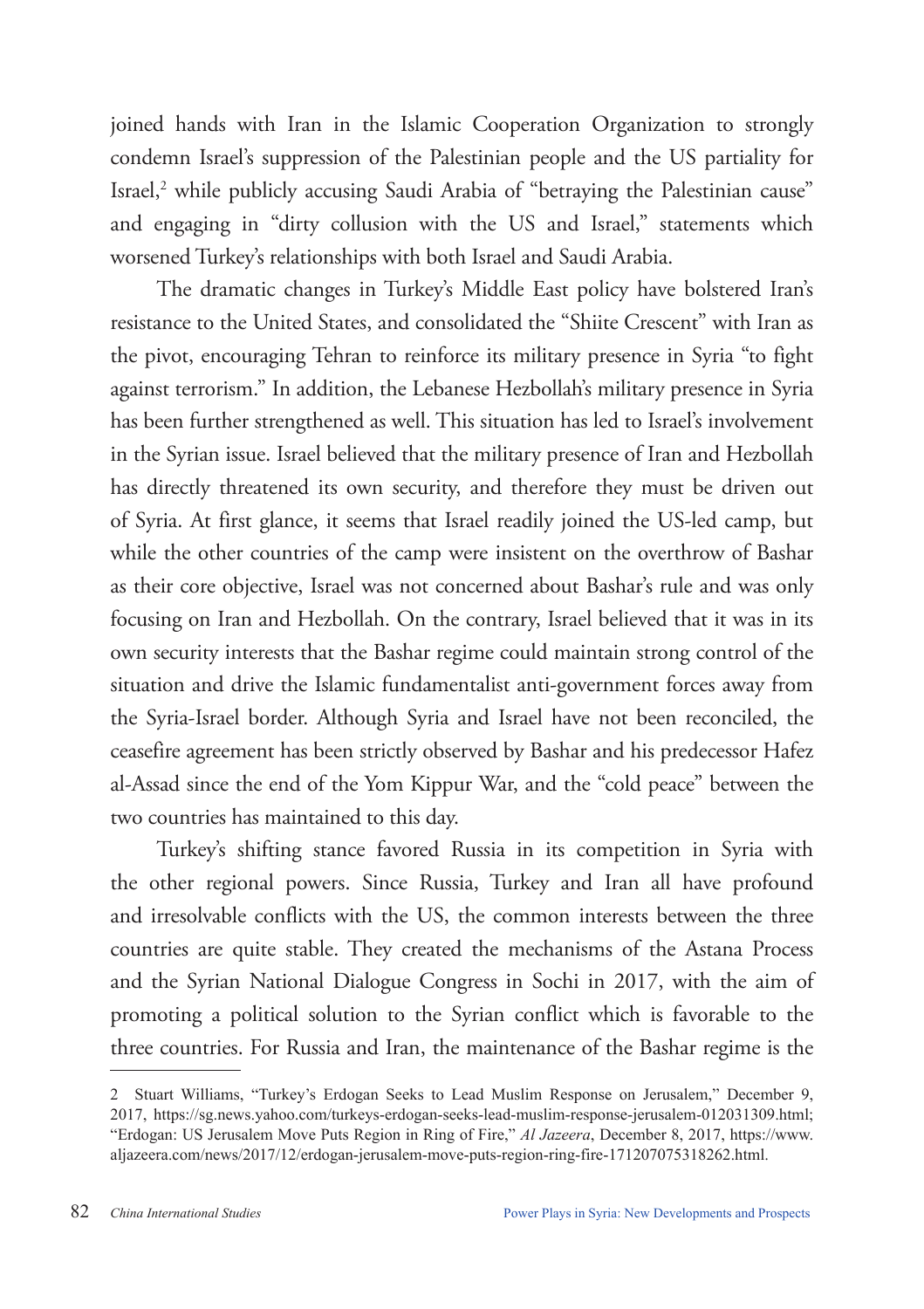political solution they wish to achieve. And for Turkey, the solution is favorable if the Bashar regime could prevent the Syrian Kurds from founding an independent country and tacitly approve a sphere of influence for Turkey in Syria. Under these conditions, Turkey will not move to overthrow Bashar. The Astana Process and the Syrian National Dialogue Congress in Sochi have been recognized by the United Nations and play an equally legitimate role as do the Geneva peace talks on Syria. Although the United States and Europe deliberately downplay the former while stressing the leading role of the latter, they also pay attention to the former's influence, and attended relevant meetings every time they were held.

In June 2017, Saudi Arabia convinced some countries to break off relations with Qatar and imposed a land blockade on the country. This not only caused serious division within the Gulf Cooperation Council (GCC), but also significantly weakened the cohesiveness of the "anti-Bashar" camp. Within the GCC, Oman and Kuwait sympathized and did not sever diplomatic ties with Qatar, which reflected Saudi Arabia's "command failure." Only Bahrain and the UAE followed Saudi Arabia. At the beginning of 2018, the armed forces of the UAE-supported Yemeni Southern Transitional Council occupied Aden, which triggered discord between Saudi Arabia and the UAE and tore the GCC further apart. In response to the Saudi-led "joint force" against Qatar, Turkey and Iran took the opportunity to improve relations with the country. The Turkish parliament even passed a resolution to expand Turkish military presence in Qatar, indicating its military "protection" for the country. Iran fully opened its sea and air passages to Qatar and shipped a large amount of daily necessities to the country. In return, Qatar increased its investment in Turkey to help it achieve its Vision 2023, while working with Turkey to support organizations such as the Free Syrian Army and the Syrian Liberation Front, with the aim of forging them into proxy forces that supported Turkey and Qatar, and dividing and disrupting the Army of Islam, which was receiving support from Saudi Arabia.

Turkey's "combined blow" centering on a divided GCC and the chaos in Syria provoked even greater strategic vigilance from Saudi Arabia. In March 2018, Saudi Crown Prince Mohammad bin Salman talked about the "triangle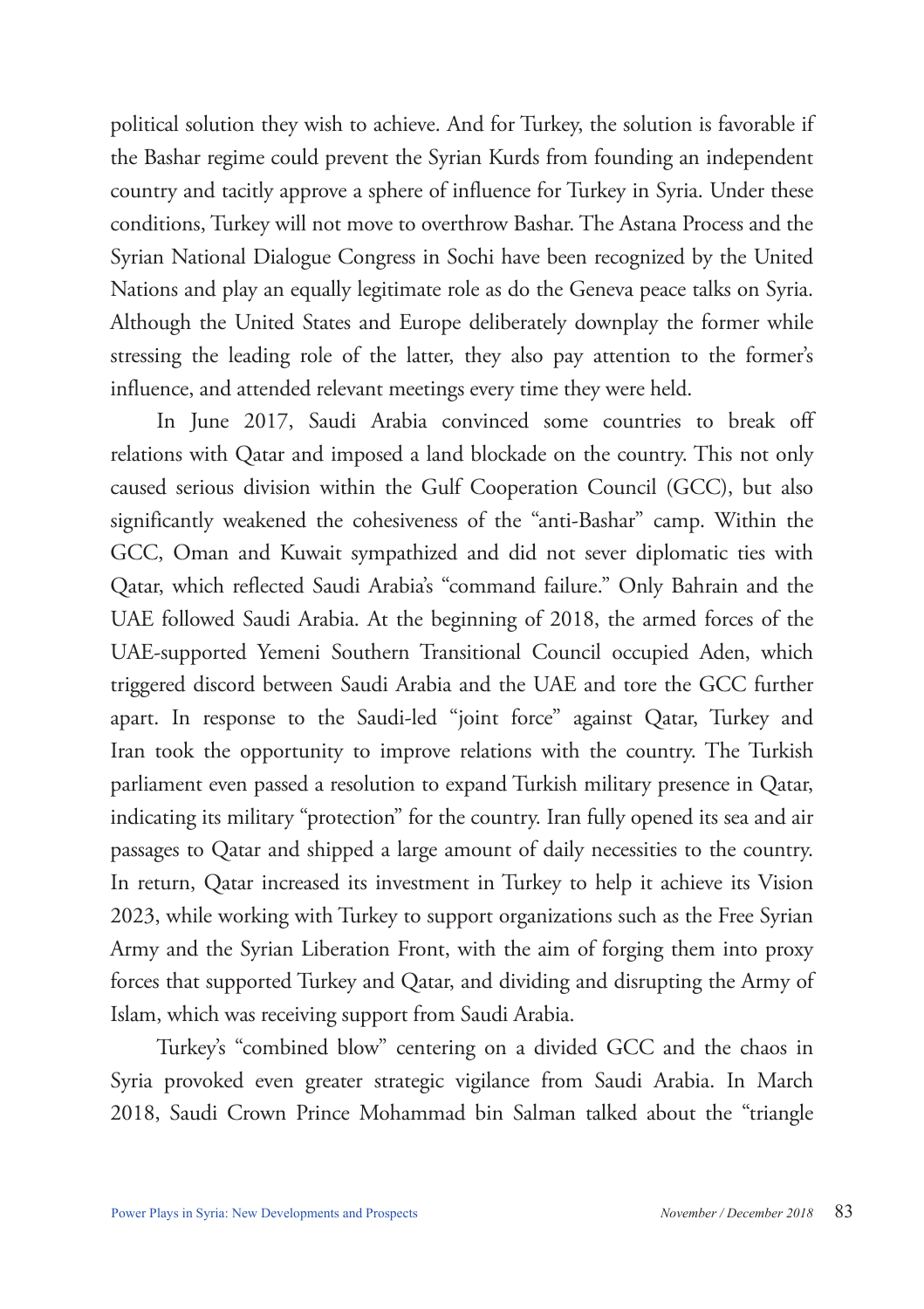of evil" during his visit to Egypt,<sup>3</sup> arguing that Turkey, Iran and regional terrorist forces had constituted this triangle in order to undermine regional peace and stability. Mohammad bin Salman also accused Turkey of seeking to rebuild the "Ottoman Caliphate Empire" in the Middle East. The Saudi Crown Prince's remarks triggered strong indignation from Turkey, which lambasted Saudi Arabia's "support for terrorism" in Syria and the Middle East. Turkey also acted against Saudi Arabia on issues related to Syria. For example, the proxy forces supported by Turkey and Qatar had a number of battlefield conflicts with the Saudi Arabiasupported Army of Islam on a number of occasions. The "triangle of evil" remark also brought Turkey closer to Iran, Russia, and Qatar.

The complex changes in the Syrian and Middle East situation have resulted in significant divisions in the strategic goals of the axis of the US, Israel and Saudi Arabia. The US and Israel insist that the core objective is to destroy Iran, and their Syria policy also gives priority to "driving Iran out of Syria," whereas Saudi Arabia seeks both to destroy Iran and to curb the "regional expansion" of Turkey. The US and Israel have failed to convince Saudi Arabia to change its claims. At present, on the issue of "fighting against the Bashar regime," the only firm partner that the US can rely on is Saudi Arabia.

### Protracted Fragmentation of the Syrian Situation

Syria has experienced two stages of fragmentation. Divided by the end of 2015, when the United States dispatched ground forces to Syria, the first phase lasted from April 2011, when the war broke out, to the end of 2015; and the second phase started with the US army's direct entry into Syria, after which people witnessed the rise of the DFNS, the Turkish military operations in Syria such as the "Euphrates Shield" and the "Olive Branch," and the Turkish occupation of Afrin as well as its joint patrol with the US in Manbij. The fragmentation has remained to this day.

<sup>3</sup> Dominic Evans, "Saudi Prince Says Turkey Part of 'Triangle of Evil'-Egyptian Media," *The Star Online*, March 7, 2018, https://www.thestar.com.my/news/world/2018/03/07/saudi-prince-says-turkeypart-of-triangle-of-evil--egyptian-media.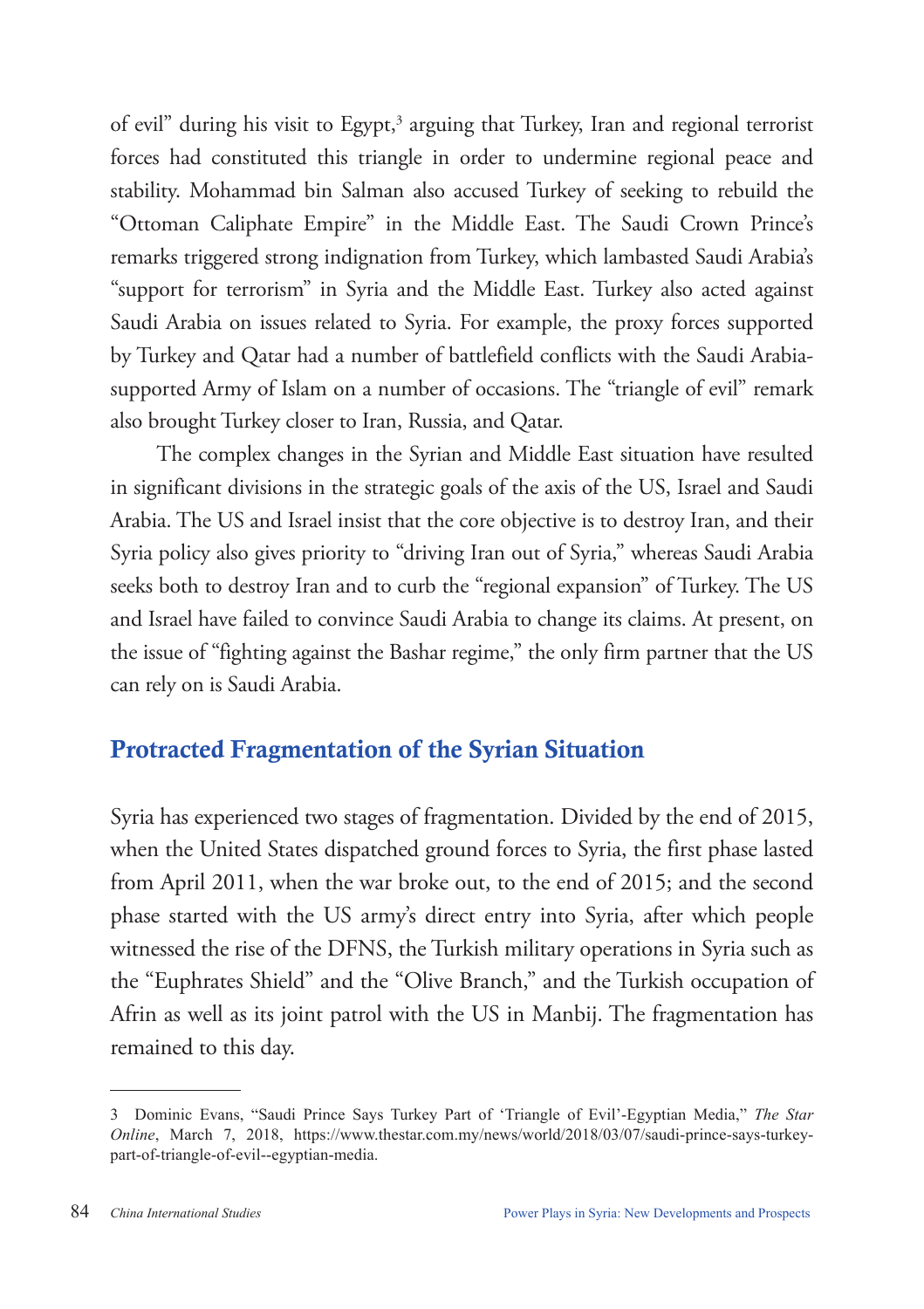The first stage started with the guerrilla warfare in the northern region launched by the Muslim Brotherhood, the Kurds and the Druze, followed by rebel forces such as the Free Syrian Army, the Army of Islam, the Kurdish Popular Protection Units, and the Women's Protection Units. The war-torn areas have spread to the governorates of Daraa, Quneitra, As-Suwayda, Deir ez-Zor, Homs, Hama, Idlib, Aleppo, Raqqa, and Al-Hasakah, as well as to the outskirts of Damascus, leading to the fragmentation of the Syrian situation. Syrian government forces had to fight on multiple fronts well beyond its capacity. In September 2012, the Quds Force of Iran's Islamic Revolutionary Guard Corps entered Syria. In October, the Lebanese Hezbollah sent 3,000 elite soldiers to help the Syrian government fight against rebel forces,<sup>4</sup> thus curbing the rapid fragmentation of Syria.

The first stage of fragmentation had seriously weakened the Syrian government's ability to safeguard national sovereignty, ensure territorial integrity, and effectively govern the country. This situation was fully taken advantage of by terrorists, which was apparent in the rapid rise of ISIS. In response to this major change in the "proxy war" in Syria, the United States sent ground troops to the country at the end of 2015 under the pretext of "counter-terrorism," thus initiating the second stage of fragmentation.

Since the beginning of 2018, although Syrian government forces have successively achieved military victory in eastern Ghouta and the three southern governorates, and the area under the government's actual control has stabilized at about 67% of the whole country, this has not completely ended the fragmented situation. While Bashar has repeatedly vowed to recover the entire territory, he has been very cautious in military deployment and choice of main battlefields. The general strategy is to stabilize the south and control the north. As of early August 2018, the Syrian Army basically annihilated the remaining forces of ISIS near the Golan Heights in Quneitra. At the same time, while dealing a heavy blow to rebel forces such as the Free Syrian Army, the Army of Conquest and the Army

<sup>4</sup> Regarding the Lebanese Hezbollah's military operations in Syria, see Nicholas Blanford, "Accusations Mount of Hezbollah Fighting in Syria," *The Christian Science Monitor*, October 15, 2012, http://www. csmonitor.com/World/Middle-East/2012/1015/Accusations-mount-of-Hezbollah-fighting-in-Syria.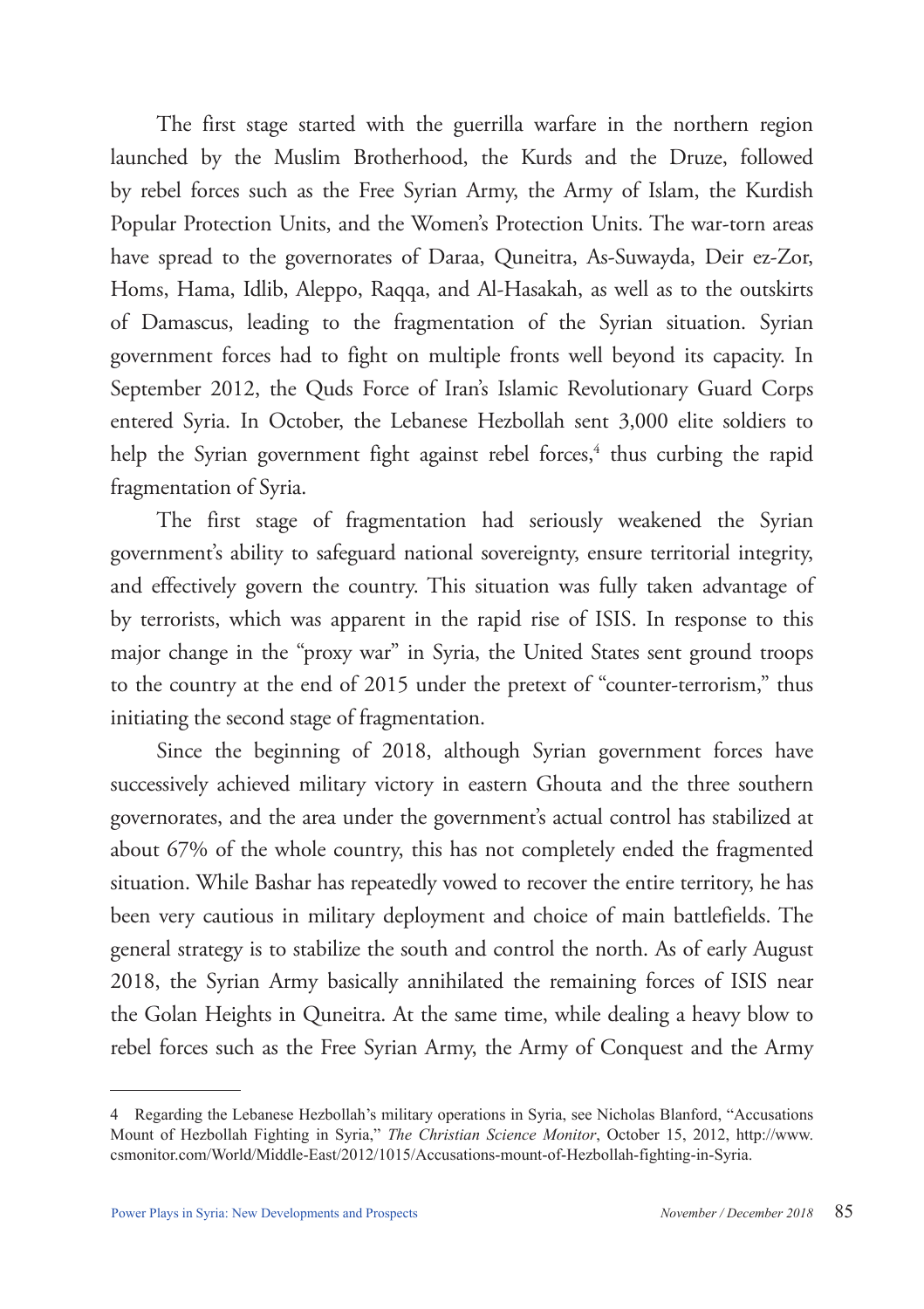of Islam, the government army has forced the rebels to transfer to Idlib following designated routes after surrendering their heavy weapons. In that way Bashar has succeeded in "stabilizing the south." From mid-August, the main forces of the Syrian army began to implement battlefield maneuvers in Idlib, Aleppo, Hama, and Latakia governorates, aimed at eliminating the rebel remnants in Aleppo, Hama and Latakia and forcing them into Idlib, before besieging and defeating them in Idlib and thus consolidating government control of the north.

The above-mentioned moves by the Syrian government has caused the US, Europe and their allies in the region to be more vigilant, whereby they have reached a consensus that they must frustrate the general offensive of the Syrian army on Idlib. Whether the decisive battle in Idlib is launched or prevented is of strategic significance to both the US-backed bloc and the Russia-led group. If they can overcome the obstacles and launch a general offensive on Idlib, Russia and its allies can eliminate all rebel forces except the Syrian Democratic Forces. As a result, Bashar's rule can be stabilized for a long time, while Russia and Iran can maintain their long-term interests in Syria. If the United States fails to stop the Syrian army supported by Russia and Iran from launching a general offensive on Idlib, the seven years the US has spent on the "proxy war" would be in vain. There is no telling when the rebel forces would recover their strength and rise again, let alone any possibility for "regime change" in Syria. Also, there will be no hope for expansion of the "fragmented areas." Therefore, reducing or expanding the "fragmented areas" has become the major focus of conflict between the two camps.

In order to reduce the "fragmented areas," the pro-government camp must solve three major problems. First, they must ensure the support of Turkey before any general offensive. According to the Astana Process, the three countries of Russia, Turkey and Iran are respectively responsible for the operation of the four "de-escalation zones" in Syria,<sup>5</sup> which are aimed at ensuring de-escalation of the conflict and even ceasefire. And the Idlib de-escalation zone happens to be in Turkey's charge. Turkey has set up a dozen military camps in this governorate with

<sup>5</sup> "Regional Powers Agree on Syria 'De-escalation Zones'," *Al Jazeera*, May 5, 2017, https://www. aljazeera.com/news/2017/05/regional-powers-agree-syria-de-escalation-zones-170504121509588.html.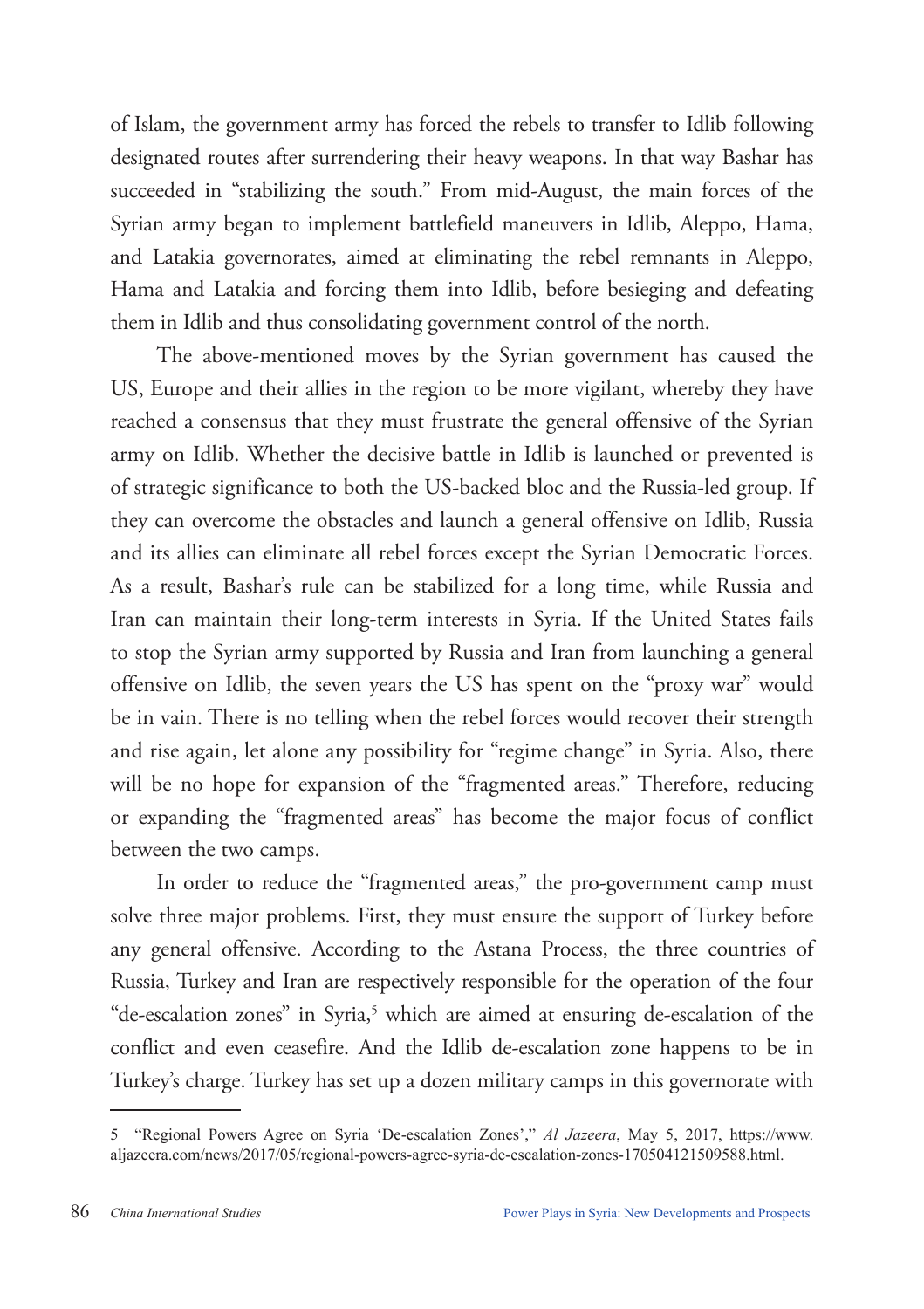its troops stationed, to supervise the order of the de-escalation zone and mediate and mitigate conflicts. At present, Idlib is the most populous governorate in Syria, with about 3 million people, half of whom are from other war-torn governorates. More than 100,000 rebel forces are mixed in with the general population, and have thus "hijacked" them as "hostage shields." Half of the rebels are supported by Turkey, with the Free Syrian Army as the core. More than ten armed groups there have formed the National Front for the Liberation of Syria with the Free Syrian Army,<sup>6</sup> and taken control of 40% of the territory of Idlib. The other 60% of Idlib's territory is controlled by other rebel forces, which consist of nearly 100 organizations such as the Army of Conquest, the Army of Islam and the Army of Glory. Among them, the strongest is the Army of Conquest, with over 30,000 armed forces, which maintains a tenuous relationship with Turkey. If the Syrian army launched a general offensive, it would mean reducing Turkey's sphere of influence and ruining Turkey's important bargaining chip in Syria, which, of course, would be opposed by Turkey. However, in view of the escalation of Turkey-US tension, Turkey has an urgent need to act against US pressure by working with Russia and Iran. Therefore, there is a possibility that it will "conditionally" acquiesce to the Syrian government's general offensive on Idlib. The conditions listed by Turkey may include the demand that Russia, Iran and Syria recognize the Turkish occupation of the Afrin region and the US-Turkey joint patrol of the Manbij region, and that the Syrian army cannot attack the Turkish-backed separatist armed forces. The question as to whether the Syrian army can actually annihilate the rest of the rebel forces depends on its own capabilities and has nothing to do with Turkey, and thus Russia, Iran and Syria are not in a position to blame Turkey for failing to destroy the rebel forces. In order to be given green light by Turkey for launching a general offensive on Idlib, Russia is frequently negotiating with Turkey.

Second, the Syrian government must prevent the White Helmets and rebel forces supported by the United States and Europe from deliberately staging incidents like chemical attacks on civilians in order to scapegoat the Syrian army.

<sup>6</sup> "'Largest Military Entity' against Assad Regime Formed," TRT World, August 2, 2018, https://www. trtworld.com/middle-east/-largest-military-entity-against-assad-regime-formed-19316.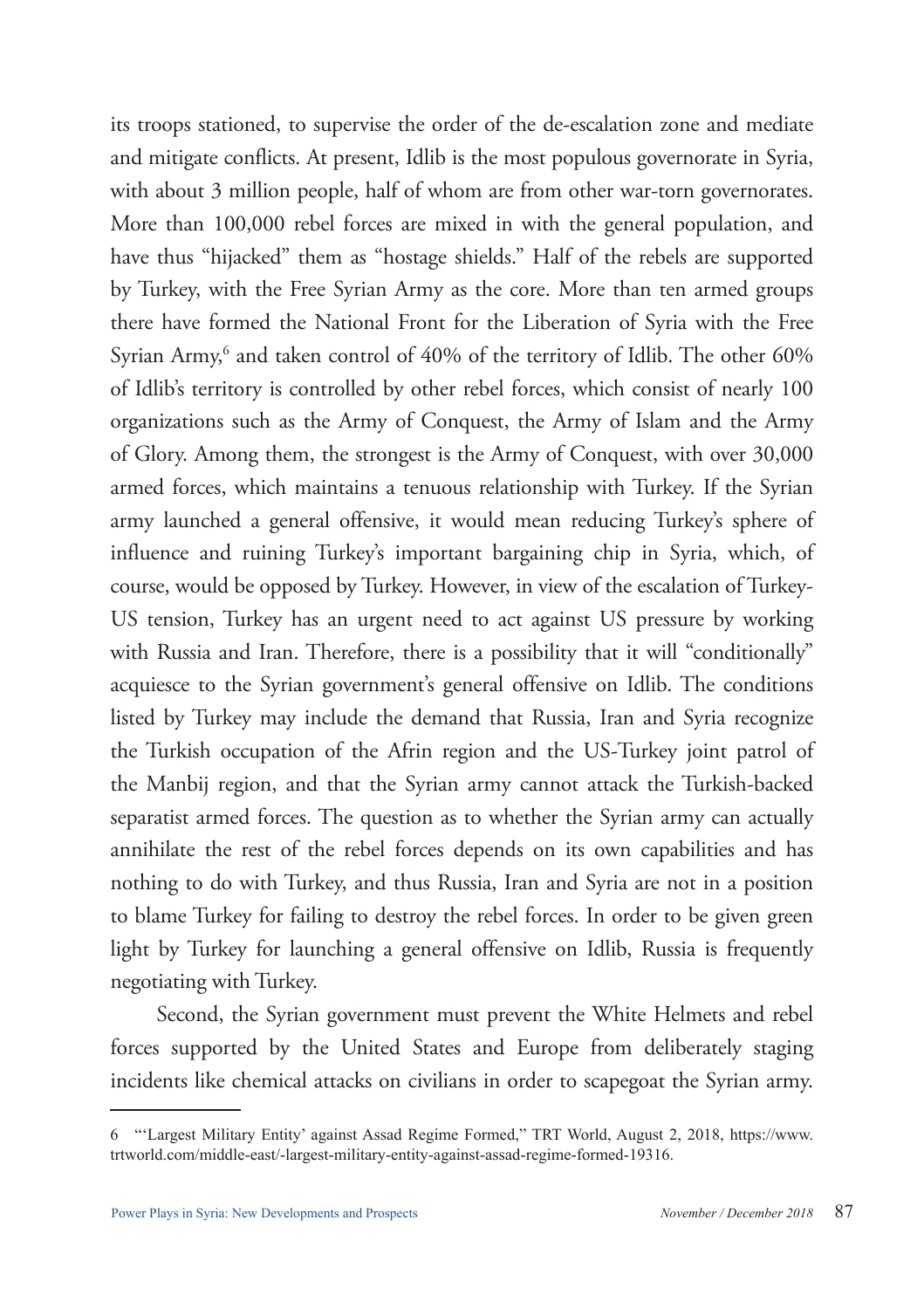After Trump took office, he twice ordered the US forces to strike Syrian military targets in retaliation for alleged Syrian government's use of chemical weapons against civilians. Once an offensive on Idlib takes place, it is highly likely that the US will attack the Syrian army under the same pretext. For this reason, Russian and Syrian intelligence services are working hard to find evidence that the White Helmets and rebel forces fabricated the alleged cases of chemical attacks, in order to expose this hoax and prepare, on the moral front, for the general offensive on Idlib.

Third, Russia and Syria must guard against the use of the "humanitarian disaster" pretext by the US and Europe to cause trouble in both diplomatic and military fields. The key lies in avoiding massive casualties of innocent civilians in the Idlib general offensive. At present, the Syrian army is carrying out operations in peripheral areas such as Aleppo, Hama and Latakia, pushing the rebel forces toward Idlib, while launching tentative attacks on the areas surrounding Idlib, which serves as a battlefield investigation to reduce civilian casualties. However, the situation on the Idlib battlefield is extremely complicated. The vast majority of the people have been hijacked by various rebel forces as "hostage shields." Once the general offensive of the Syrian army begins, it will inevitably cause massive casualties. Given this situation, the reason why the Syrian army still insists on launching the general offensive lies in its strategic significance for the long-term survival of the Bashar regime. The general principle can thus only be to minimize civilian casualties. According to predictions by think tanks and the media in the Middle East, it will be difficult to avoid the Syrian army's general offensive on Idlib, which is only a matter of time. After the general offensive is launched, the US, Britain, France and their regional allies are likely to push for an emergency meeting at the UN Security Council to review the "humanitarian disaster" in Idlib. They will submit relevant draft resolutions, demanding that the Syrian army stop the general offensive, set up a "no-fly zone" and a "humanitarian relief corridor" in the governorate, and may even propose the establishment of a "ceasefire monitoring force" organized by the UN. If such a resolution is vetoed by Russia, the US, Britain and France may disregard the UN entirely and launch a large-scale military strike against the Syrian army on grounds of "stopping a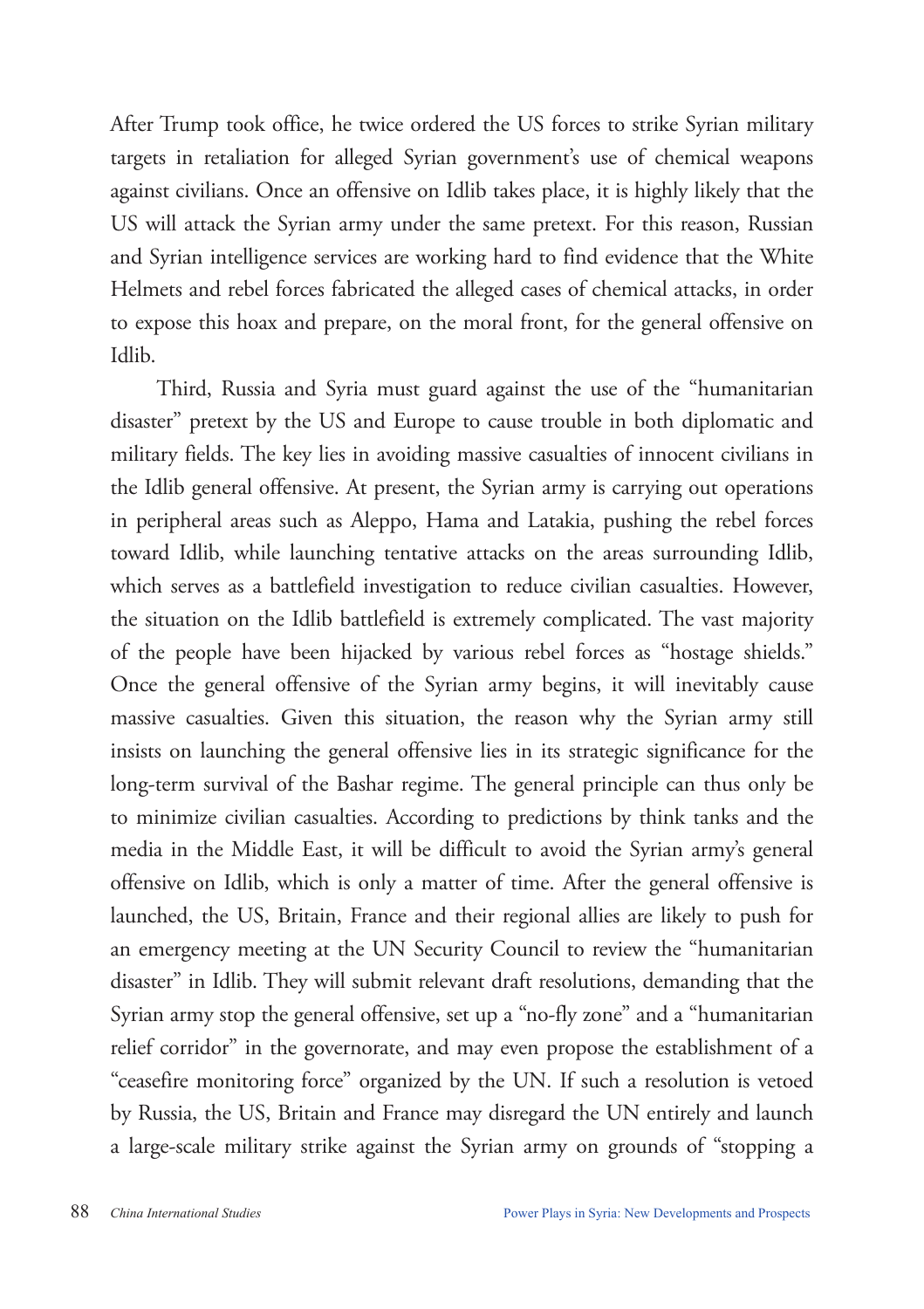humanitarian disaster," until the Syrian army stops its general offensive.

In the future, even if a US-led coalition succeeds in stopping a general offensive of the Syrian army on Idlib, the fragmentation of Syria will continue for a long time for the following reasons.

First, the US military will remain in Syria for some time to come. Since the end of 2015, US ground forces have established their own sphere of influence in the DFNS and Tanf, where there are more than 2,000 Special Forces soldiers, two airports, and more than a dozen barracks. The area accounts for 25% of Syria's total territory. In its sphere of influence, the US fosters the Kurdish-dominated Syrian Democratic Forces, and strives to conduct "political transformation" on them, that is, to "transform" them from separatist armed forces into forces that can overthrow the Bashar regime. In the seven years of Syria's turmoil, the US has tried to support many rebel forces, including the Free Syrian Army. However, these rebel forces are vulnerable in confrontation with the Syrian army. Thus, the US has turned to the stronger Kurds, and regard the DFNS as the main rear base of the "proxy war." Although Trump has said several times that he will consider withdrawing the US military from Syria, he has also set a number of conditions for the withdrawal, including the complete elimination of ISIS, the removal of Iran's military presence in Syria, the return of all Syrian refugees, and a "breakthrough" in the political settlement of the Syrian issue at the Geneva peace talks. Not a single one of these conditions can be realized in the short term. In essence, Trump is actually seeking excuses for the US military's sustained presence in Syria.

Second, Turkey will strive to maintain long-term existence of its sphere of influence. From August 24, 2016 to March 29, 2017, the Turkish army crossed the border to launch Operation Euphrates Shield, which separated the main areas of the DFNS from Afrin. On January 20, 2018, the Turkish army launched Operation Olive Branch,<sup>7</sup> occupying the Afrin area in early March and marching eastward to besiege the Manbij area, which lies on the Syria-Turkey border. In mid-March, Turkey and the US reached an agreement on joint patrol in

<sup>7</sup> "How Far will Operation Olive Branch Extend in Syria?" *TRT World*, January 22, 2018, https://www. trtworld.com/turkey/how-far-will-operation-olive-branch-extend-in-syria--14505.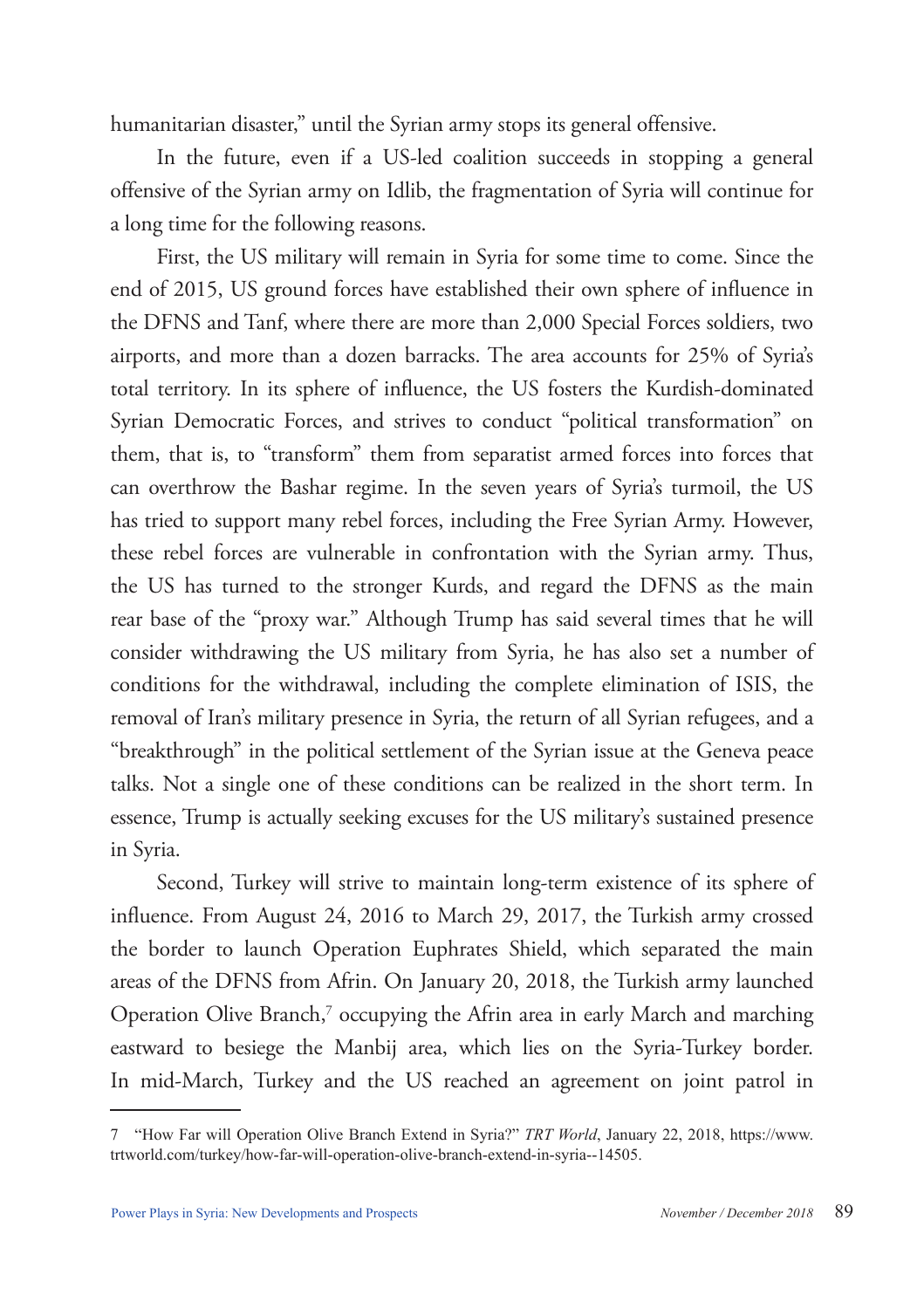Manbij, which began in June. From then on, Turkey has achieved the following geopolitical gains. First, it has established a sphere of influence, which laid the strategic foundation for destroying the Kurdish DFNS when conditions are ripe. Turkey insists that the DFNS is actually a disguise of the Kurdistan Workers' Party (PKK) in Syria, that the Kurdish Democratic Political Union in northern Syria is a PKK branch, and that the Kurdish Popular Protection Units and Women's Protection Units there are the PKK's armed branches. Therefore, Turkey believes, they must be eliminated, otherwise they would encourage the Kurdish separatist movements in southeastern Turkey and threaten its unity and territorial integrity. Second, Turkey has maintained its dominance of the Idlib de-escalation zone. The large number of rebel forces under Turkish control can be an important bargaining chip to influence the future situation of Syria. Relying on these bargaining chips, Turkey can negotiate with Russia, the United States, Iran and Saudi Arabia at the same time, and make maneuvers for achieving geopolitical transactions in its favor.

For Russia, Iran and Syria, the bottom line of power plays with the US and Saudi Arabia is to ensure that the Bashar regime is not overthrown in the long run. Even if the US and Turkey establish their spheres of influence in Syria, it doesn't mean that the Bashar government will fall. Russia, Iran and Syria have neither the strategic will nor the strategic ability to remove the US and Turkish spheres of influence. Therefore, the fragmentation of Syria will remain for a long time to come.

#### Linkage of Syrian Chaos with Other Regional Hotspot Issues

The chaotic situation in Syria reflects the fierce competition between the United States and Russia in the Middle East, and has become the center stage for the contest between the two powers. But this is only part of the US-Russia competition in the region. At present, the Syrian chaos is closely linked with other regional hotspot issues, and has accelerated the evolution of regional landscape. Who can gain the upper hand here will not only profoundly affect the future of the Middle East, but will also greatly influence the future of US-Russia relations. Therefore, the chaos in Syria must be viewed from the larger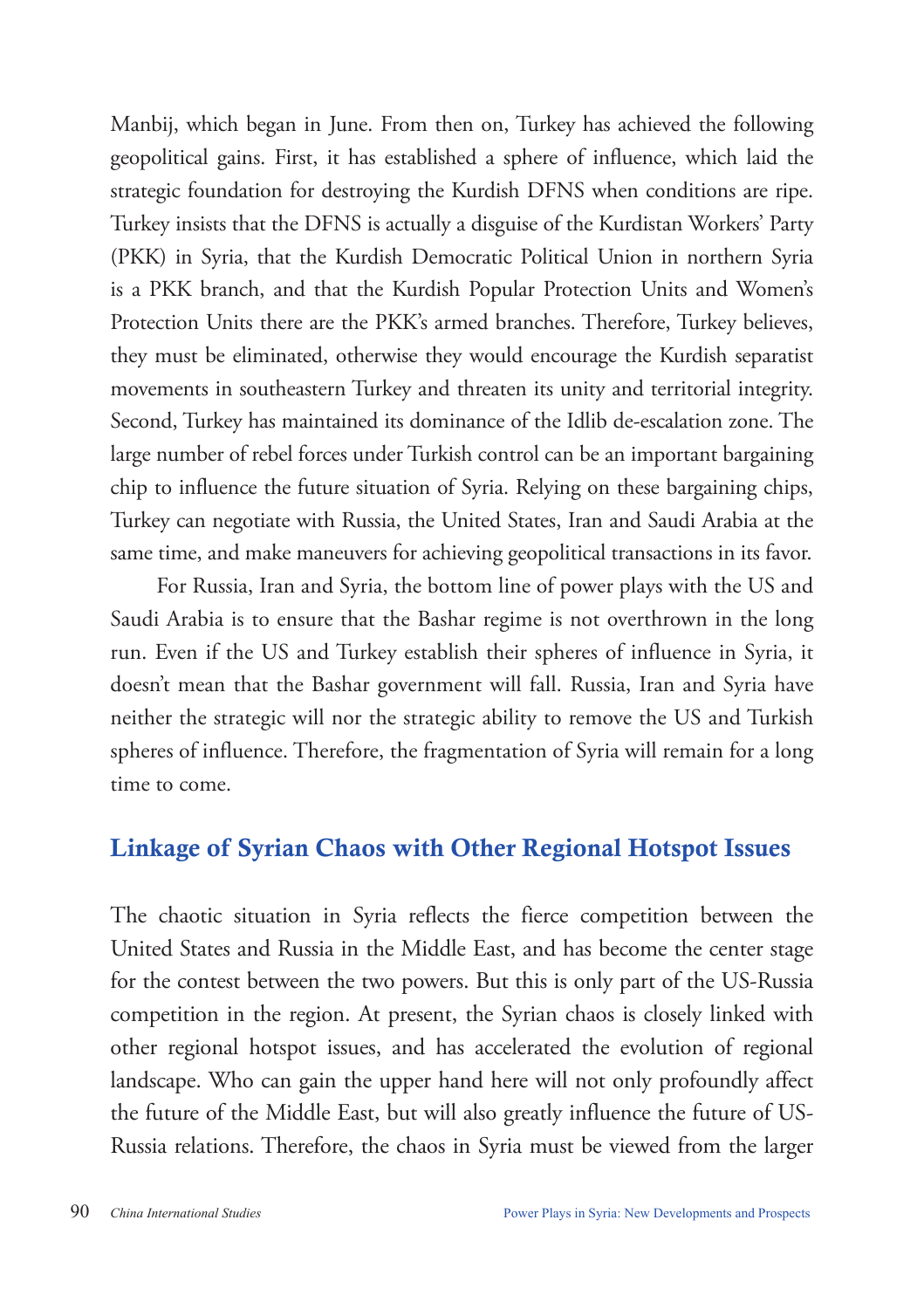perspective of the evolving US-Russia relations.

Since the Ukraine crisis, the US, together with the EU and NATO, has imposed economic sanctions on Russia, and militarily squeezed Russia's strategic leeway in Eurasia, seriously hampering Russian President Vladimir Putin's strategic attempt to strengthen and revive his country, and worsening the security and cooperation environment around Russia. In order to overcome its strategic passivity, Russia chose to concentrate on the Middle East, where the US faces the most difficult problems, and has thereby reduced much of its strategic pressure in Eurasia. In 2018, pressured by the ongoing case of collusion with Russia, Trump had to adopt a tough stance toward Moscow. He took advantage of the incident that a former Russian agent was poisoned in Britain to convince other Western countries to expel a group of Russian diplomats, while strengthening sanctions against Russia, which have made US-Russia relations even more tense. Finding it hopeless to improve Russia-US relations, Russia further increased its diplomatic and military involvement in the Middle East, trying to reverse its overall strategic passivity.

Recognizing the link between the Syrian chaos and other regional hotspot issues, both the US and Russia have decided to utilize the situation. In its in-depth involvement, the US has laid out its Middle East policy, which consists mainly of the following elements. First, disrupting the burgeoning alliance between Russia, Turkey and Iran, and undermining Russia's influence in the region. Second, cutting through the "Shia Crescent" forged by Iran by means of "regime change" in Syria following its military operations there. And third, strengthening the regional alliance system, with Israel and Saudi Arabia as the axis, the GCC as the core platform, and Sunni countries like Egypt and Jordan as peripheral support, in order to safeguard the dominant position of the US in the Middle East. This includes using the system to serve "America First" on economic and security fronts, achieving a Palestinian-Israeli peace on Israeli terms, promoting breakthroughs in Arab-Israel relations, and curbing and destroying Iran.

In order to succeed in its Middle East policy, the US has embraced three hotspot issues: the "regime change" in Syria, the "maximum pressure" strategy on Iran, and manipulating the Palestine-Israel and Arab-Israel relationships. The issue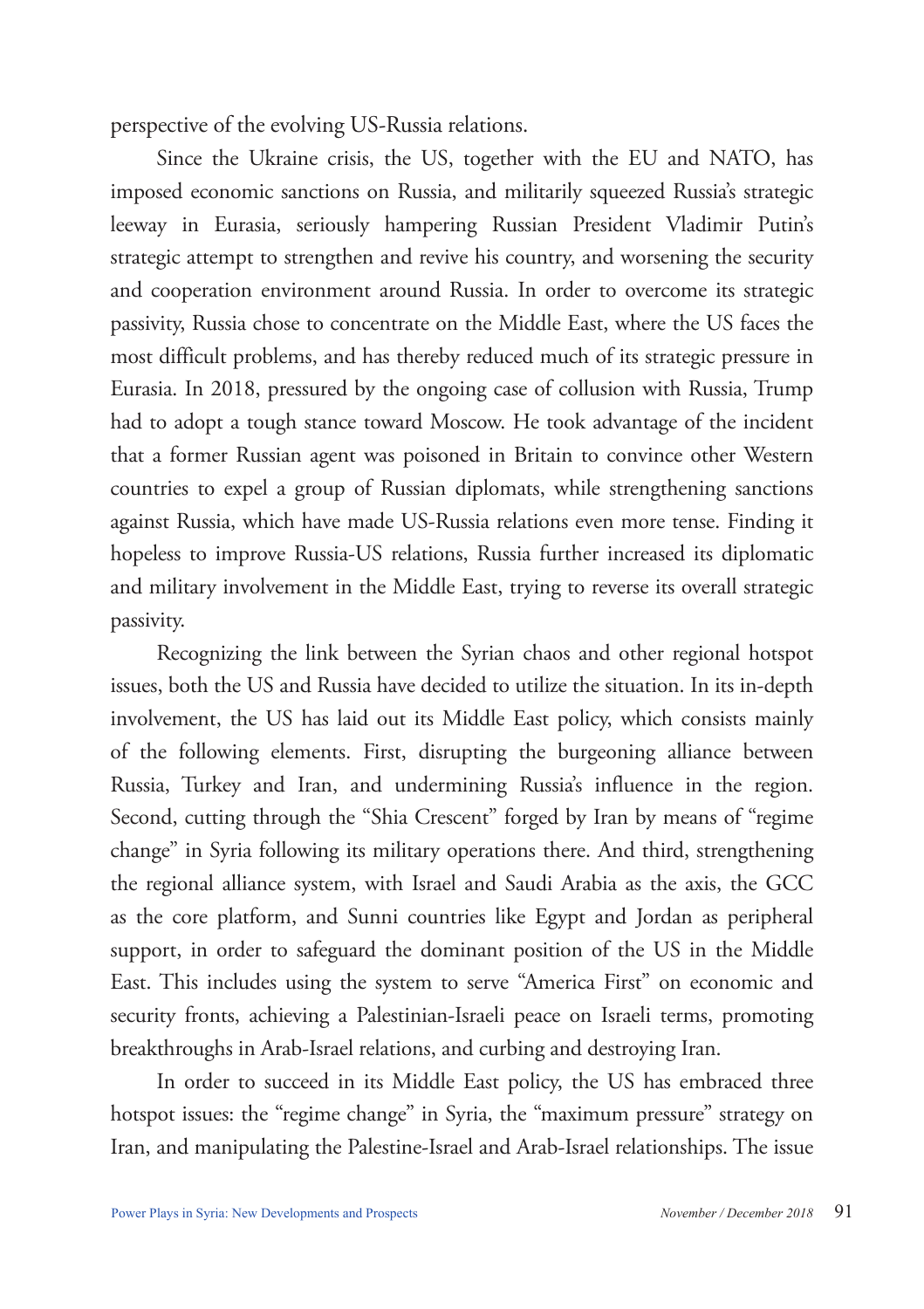of "regime change" in Syria has been analyzed above, but the "maximum pressure" on Iran is also an important step in accelerating the "regime change." On May 8, 2018, Trump unilaterally announced the US withdrawal from the Iranian nuclear agreement reached in 2015, and re-imposition and strengthening of sanctions against Iran, while implementing "long-arm jurisdiction" for all countries having energy and economic cooperation with Iran. Countries that refuse to terminate their energy and economic cooperation with Iran would be subject to US sanctions, and all companies that do business with Iran would be expelled from the US market. On May 21, 2018, US Secretary of State Mike Pompeo announced the imposition of "extreme pressure" on Iran in 12 aspects,<sup>8</sup> the core of which was to intimidate Iran to stop nuclear R&D and exercise self-discipline of its behavior in the region. Such a move has been highly praised by Israel and Saudi Arabia.

With regard to Russia, in order to retard the series of US steps aimed at driving it out of the Middle East, Russia has made full use of the linkage among various regional hotspot issues to counter the US strategy.

First, Russia took advantage of the leverage effect of the Syrian chaos to involve all stakeholders, whose combined strength can then be utilized to frustrate any US attempt to drive it out of Syria. The presence of Russia has a direct bearing on whether Bashar would be overthrown or not. For more than seven years, especially since Russia launched its "anti-terrorism" military operation in Syria in September 2015, the Russian army's air and ground forces have strongly supported the Syrian army in the fight against rebels, which makes it impossible for the US and Saudi Arabia to overthrow Bashar through the "proxy war." After taking battlefield control, Russia set up the Astana peace talks with Turkey and Iran, and stated its mutual complementarity with the Geneva peace talks. This demonstrates their commitment to a political solution, and ensures that the moral high ground is not lost. Since the US, Europe and Saudi Arabia, while engaging in the "proxy war," have not abandoned any political solution that rejects Bashar, it is hard for them to find sufficient reasons to

<sup>8</sup> Mike Pompeo, "After the Deal: A New Iran Strategy," US Department of State, May 21, 2018, https:// www.state.gov/secretary/remarks/2018/05/282301.htm.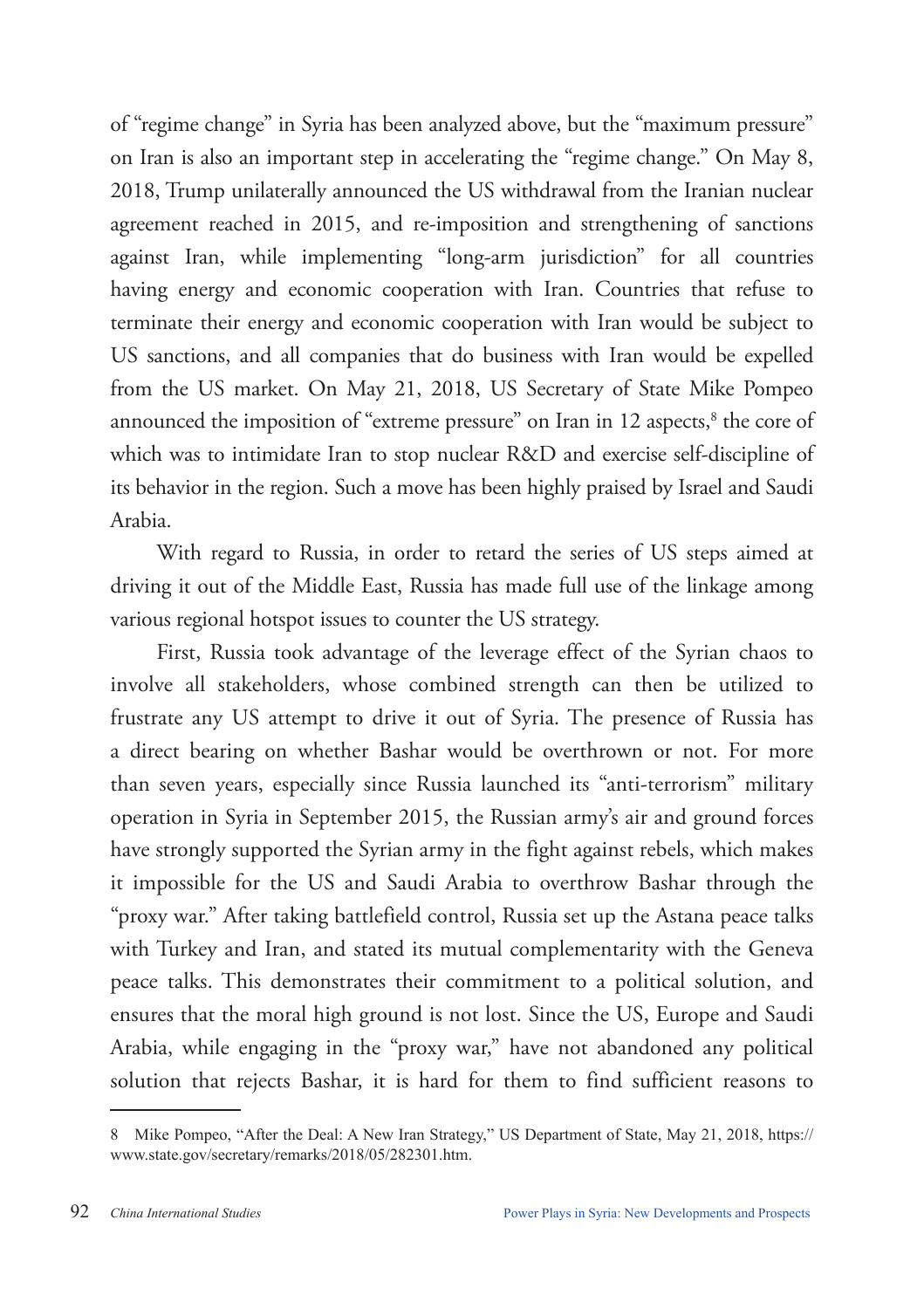deny Russia's call for a political solution, nor is it easy for them to push the UN to negate the positive intent of the Astana peace talks. Russia has taken into account the differences in US and Israeli concerns with regard to Syria to persuade Israel not to proceed overthrowing Bashar. Russia also hopes that Israel can serve as a mediator between the US and itself. Even if a fundamental relaxation in US-Russia bilateral relations cannot be achieved, a compromise between the two major powers on Syria is possible.

Second, Russia leveraged the escalating conflicts between the US and Turkey to support the latter's confrontation against the former, thus consolidating its alliance of interests with Turkey and Iran. The leaders of the three countries have met frequently to coordinate their policies toward Syria, and discuss the expansion of the Russia-Turkey Black Sea gas pipeline. On April 3, 2018, Putin made his first visit to Turkey after being re-elected, where he witnessed, together with Erdogan, the opening ceremony of the first nuclear power plant in Turkey. The power plant, located in the Mediterranean port city of Mersin, has an installed capacity of 4,800 megawatts and 4 reactors. With a total investment of around \$20 billion, this power plant was built with the support of the Rosatom State Nuclear Energy Corporation. In December 2017, Russia reached an agreement with Turkey to sell the S-400 air defense missile system, with a contract value of \$2.5 billion. According to the agreement, the system will be delivered in 2020. In August 2018, Russia announced that the delivery deadline will be one year ahead of schedule so as to demonstrate the strong momentum of deepening defense cooperation between the two countries. In the same month, Russia reiterated its willingness to provide the fifth-generation fighter Su-57 to Turkey.

Third, Russia, together with other signatories and related countries, took economic and diplomatic measures to preserve the Iranian nuclear agreement. On July 7, 2018, Russia and the other signatories of the agreement minus the US held a foreign ministers' meeting in Vienna. The foreign ministers of the participating countries expressed their unanimous stance on safeguarding the legitimacy and effectiveness of the Iranian nuclear agreement. Britain, France and Germany, as well as the EU, pointed out that the agreement is an important achievement in the field of nuclear non-proliferation. It has been recognized by the UN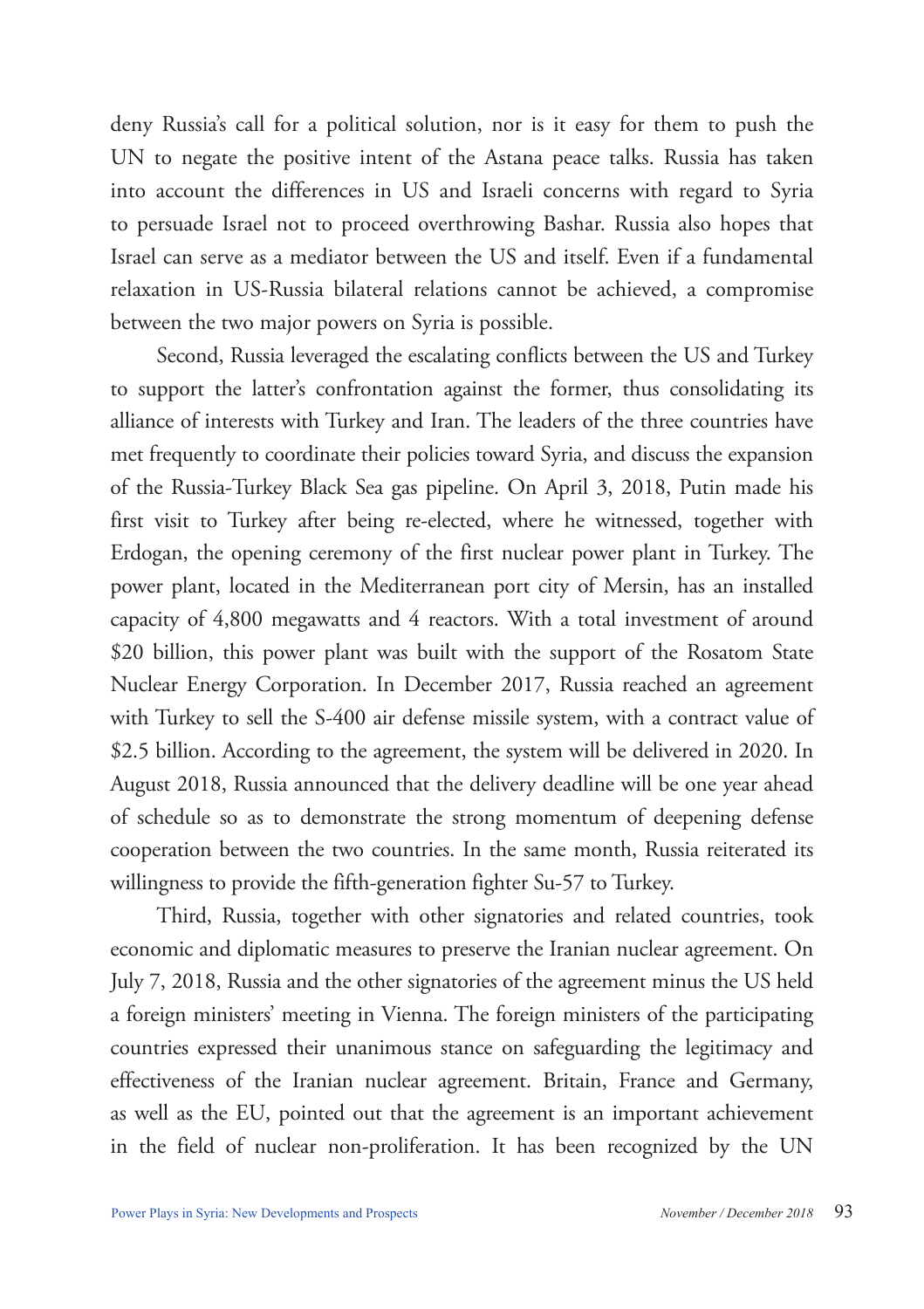Security Council resolution and is an important document of international law that should continue to be upheld. France, Germany and the EU said that they would continue to import Iranian oil, carry out economic and trade exchanges with Iran, and launch settlement process in local currencies. After the meeting, Russia announced that it would invest \$50 billion in Iran's energy sector, and negotiate with Iran on a settlement channel using local currencies. In addition to the important statements made by signatories of the Iranian nuclear agreement, Turkey and India, among other countries, have also indicated that they will continue to import Iran's oil.

Fourth, Russia is working by means of "friendly persuasion" to convince Iran to temporarily suspend its military presence in Syria as a bargaining chip with the US. In its competition with the US, Russia has demonstrated flexibility and pragmatism in diplomacy. Despite the tense relations, Russia is still attempting to achieve an exchange of interests with the US. In response to Trump's need to please Israel, whose main concern is to expel Iran's military presence from Syria, Russia is taking advantage of its own special relationship with Israel to convey the message that it is willing to mediate in Iran's withdrawal from Syria. As a first step, Russia has successfully persuaded the Quds Force of Iran's Islamic Revolutionary Guard Corps, the Lebanese Hezbollah and the pro-Iran Shia armed forces to withdraw to areas 100 kilometers away from the Golan Heights. Russia hopes to reach agreement with the US on two major issues, namely Iran's withdrawal of troops in exchange for, one, the US acquiescence to the continued energy business and trade between Iran and the signatories of the Iranian nuclear agreement; and two, the US acquiescence to the Syrian army's general offensive on Idlib. If Iran is willing to withdraw, it would be a "trump card" for Russia in its negotiation with the US.

Fifth, Russia is working with Turkey and Iran to divide the GCC, which has to some extent already been achieved. The GCC is the core platform for the US to weaken Russia's influence in the Middle East and contain Iran. Since 2017, the GCC has witnessed serious internal conflicts. The landmark event was on June 5, 2017, when Saudi Arabia led some countries to break off ties with Qatar, and carried out a series of disruptive actions against the country,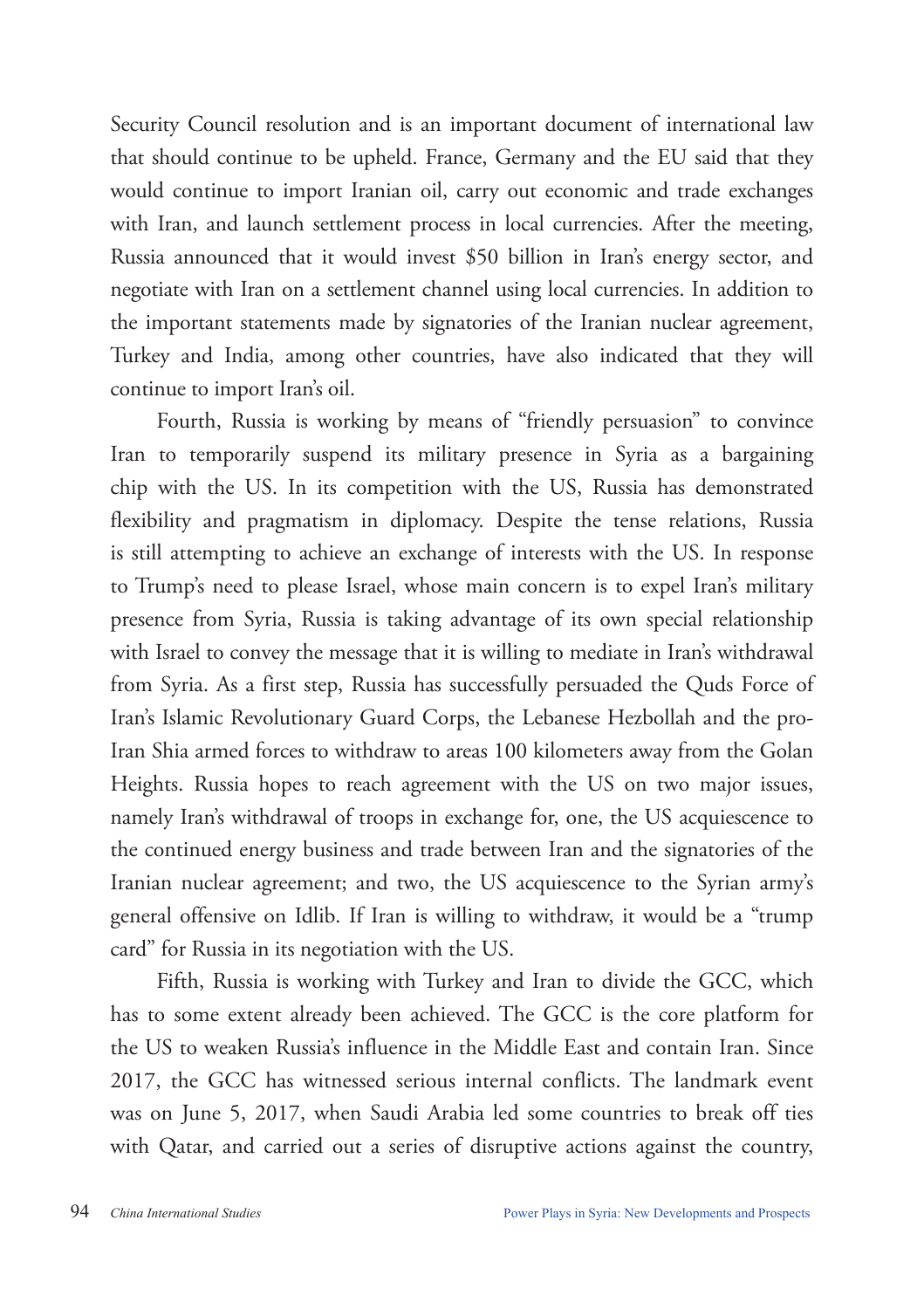including economic sanctions and a land blockade. Inside the GCC, the policies, positions and measures of different countries with regard to Qatar varied widely. While the UAE and Bahrain cooperated with Saudi Arabia, Oman refused to follow suit, and Kuwait acted as a peacemaker. On July 1, Putin called the Emir of Qatar, and told him that Russia was willing to continue investment and energy cooperation with Qatar. Leaders of Russia, Turkey and Iran later made telephone communication about Qatar's diplomatic crisis. Iran then announced that it would provide emergency food and daily necessities and open its airspace to Qatar, and deepen bilateral cooperation in the South Pars gas field. The Grand National Assembly of Turkey twice adopted resolutions extending the term of Turkish military presence in Qatar and expanding the size of troops. Russia said it would continue to sell Qatar the S-400 air defense missile system. Grateful to the three countries for their generous support during the difficult time, Qatar decided to inject 3.7 billion euros into Russia's Rosneft Oil Company, and announced the resumption of diplomatic relations with Iran. When in August 2018, the US imposed large-scale tariffs on Turkish steel and aluminum products, and sanctioned Turkey's Halkbank and two Turkish ministers, which caused the Turkish lira to depreciate by about 20% and seriously disrupted the Turkish economy, Qatar announced a \$15 billion investment into the Turkish banking system, which greatly helped Turkey withstand the pressure from the US and Saudi Arabia. At present, the division of the GCC triggered by Qatar's diplomatic crisis is still worsening. There is no longer any mutual trust between Qatar and Saudi Arabia. In the short run, it will be difficult to stop Qatar from getting closer to Russia, Turkey and Iran.

#### Conclusion

The essence of the chaotic situation in Syria is the power play between the United States and Russia in the Middle East with a focus on Bashar al-Assad's political fate. The goal of US policy toward Syria has been to overthrow Bashar and support a pro-US regime by means of the "proxy war." If successful, it can drive out Russian presence and cut through the "Shiite